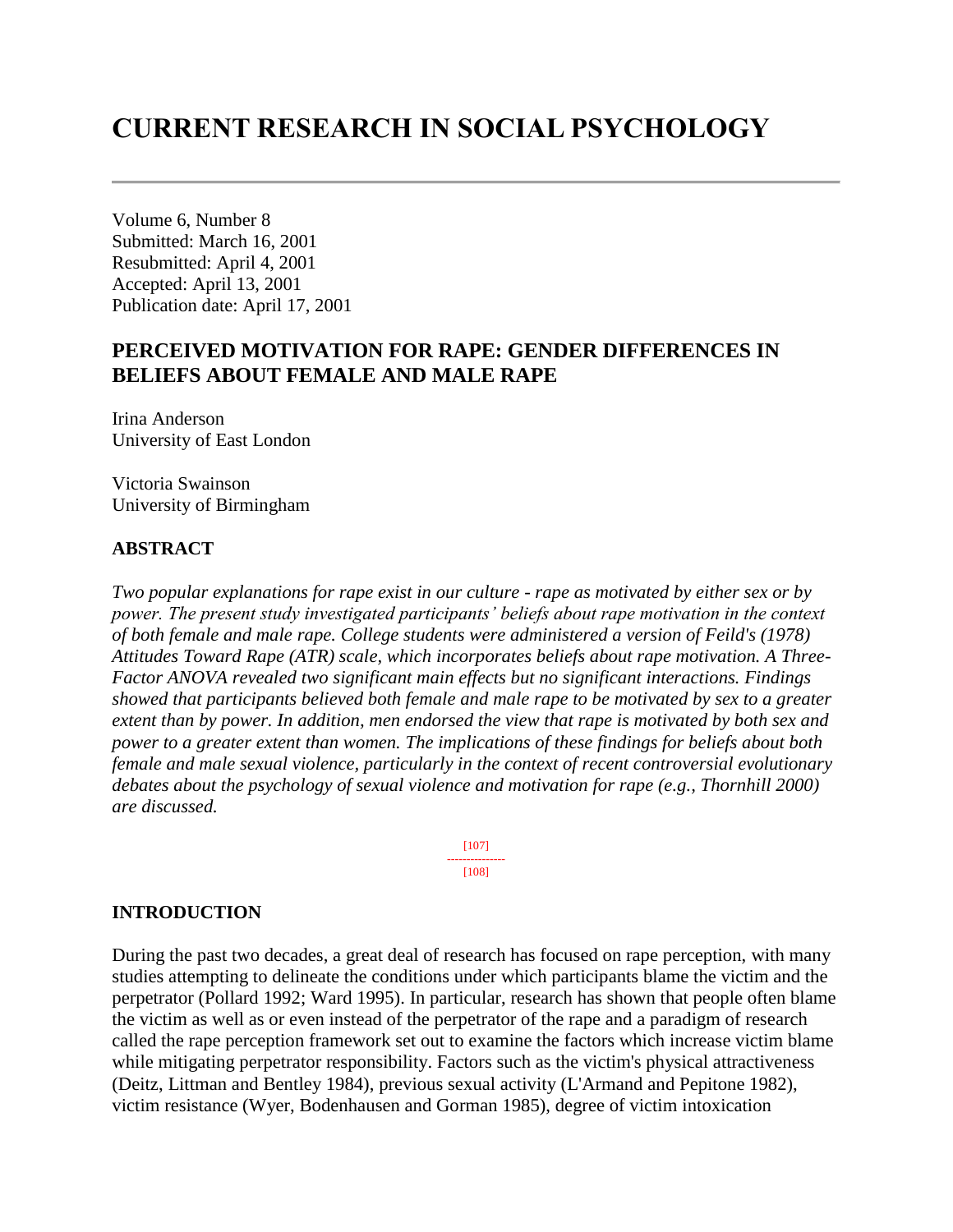(Richardson and Campbell 1982) and what the victim was wearing at the time of the attack (Edmonds and Cahoon 1986) among others (for a review see Pollard 1992) have been found to influence rape perception so that for example, a drunk or 'sexily dressed' woman will be perceived more negatively than a woman who is described as sober or conservatively dressed. Another set of conditions which have been identified by previous research as playing a significant role in rape perception is the attitudes and beliefs of the observer. Studies have examined beliefs which center on sexual violence such as beliefs in myths about rape (Burt 1980; Lonsway and Fitzgerald 1994) and their relationship to other prominent social issues such as beliefs about women's roles (Quackenbush 1989) and acceptance of interpersonal violence (Burt 1980). The focus of the present study is on a particular subset of observer attitudes – beliefs about the motivation for rape.

The scientific and psychological literatures have produced two prominent explanations for rape motivation<sup>1</sup>. The best known in undoubtedly the 'rape as a sexually motivated act' explanation. In other words, rape occurs as a result of a conscious or unconscious desire for sexual contact on the part of an often socially inept perpetrator. Thus, as Matoesian (1993) suggests, until the 1980s, rape was most frequently conceptualized in terms of the 'psychopathological model' (Matoesian 1993). According to this model, rape is a rare and random act committed by a "small lunatic fringe" of the male population (Scully 1990), abnormal individuals suffering from sexually psychopathic diseases such as uncontrollable sexual impulses. Thus, a popular conception of rape and rapists has been that "Rape is always a symptom of some psychological dysfunction... The rapist is, in fact, a person who has serious psychological difficulties which handicap him in his relationships to other people and which he discharges, when under stress, through sexual acting out" (Groth 1979: 5-6).

> [108] --------------- [109]

More recently however, the feminist explanation for rape has gained prominence not only among professionals but also among the general population. This explanation focuses on rape as motivated by power. In particular, feminist scholars gave argued that the psychopathological view of rape reflects a flawed understanding of the motivations for sexual violence, one of the many "myths" surrounding rape (Burt 1980; Lonsway and Fitzgerald 1994). This type of reasoning, according to feminist researchers, leads to increased victim blame and a view of rape that it is inconsequential because it is 'only sex'. Instead, feminist scholars contend that rape occurs with sufficient regularity and in sufficient numbers across societies to warrant an explanation at the level of cultural structures rather than in terms of individualistic pathology. As Russell (1984) observed "How could it be that all these rapes are being perpetrated by a tiny segment of the male population?" The feminist explanation for rape maintains that violence against women is an integral part of patriarchal society and that rape is a social tradition of male domination and female exploitation (Brownmiller 1975; Ward 1995) where rape and the fear of rape produce and reproduce female subordination to males. In this way, the major theme within this explanatory framework centers on power, where rape constitutes an act of violence, domination and control rather than any sexual 'acting out'.

These perceptions of rape have been observed among specialists who deal with rape such as health worker and the police as well as ordinary citizens. While early research found that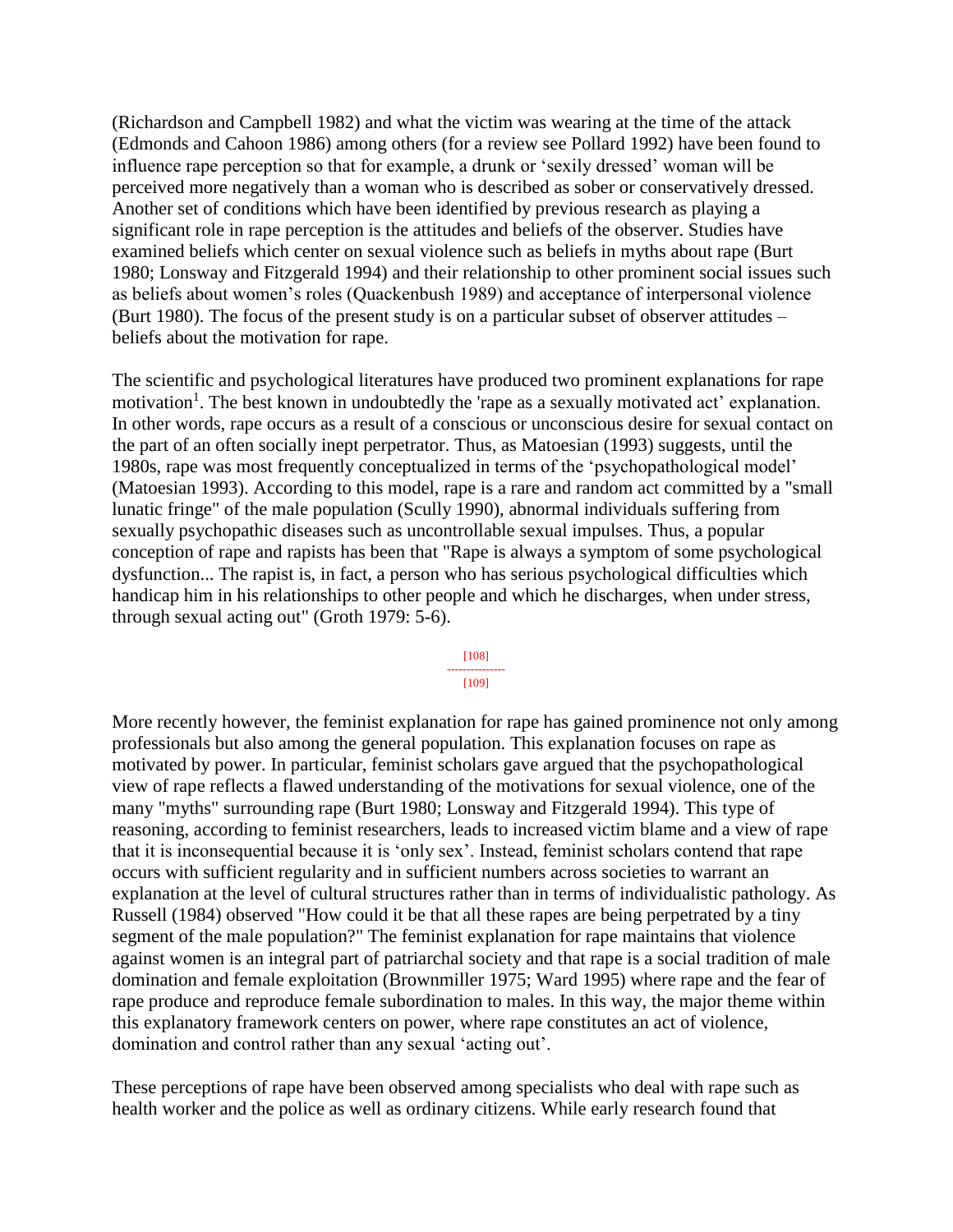individuals were more likely to believe that rape was motivated by sex, recent findings suggest that feminist conceptualizations of rape, namely that rape is a crime of violence, "may be becoming more widespread and familiar" (Ward 1995:45). For example, in 1977, a study found that 88% of the university students surveyed agreed with the statement that rape is a sex crime (Barnett and Feild 1977). Likewise, in an examination of counselors, police workers, rapists and ordinary citizens, Feild (1978) found that all of these groups, to some degree, believed that rape was motivated by sexual tendencies. Recently however, research with urban populations revealed attitudes more in line with feminist theorizing. A study by Rich and Sampson (1990) showed that 90% of 18-31 year olds, 89% of 32-46 year olds and 81% of 47-99 year old respondents agreed with the statement that most rapes are a crime of violence rather than a crime with sexual motives. In addition, studies have also found a gender difference in these beliefs, with men generally exhibiting more traditional attitudes than women, believing that rape is more likely to be motivated by sex than by power (Ward 1995).

#### [109] ---------------

## $[110]$

Although attitudes concerning the motivation for rape have been extensively investigated in relation to female rape, little information exists about beliefs about the motivation for male rape. Yet, male rape<sup>2</sup> (rape is now defined as the non-consensual penetration of a vagina or anus by a penis in English law and by a penis, a hand or other object in the United States – see Footnote 2) is an increasing problem for many societies. Although it is difficult to obtain accurate figures for the incidence of male rape, several recent studies have attempted to measure the prevalence of sexually coercive behavior against men by both men and women, although rape of men by women that is reported to and recorded by the police is rare and as such does not feature in official rape statistics (Lees 1997; although anecdotal evidence exists that this does happen, e.g., Smith, Pine and Hawley 1988. As such, most people's lay beliefs center on the fact that both female and male rape is predominantly committed by men; Anderson, in preparation)<sup>3</sup>. Incidence measures of non-consensual sex amongst adult males in the general population have recently been calculated at 3% in the United Kingdom (Coxell, King, Mezey and Gordon 1999) and as high as 7% in the United States (Sorenson, Stein, Siegel, Golding and Burnham 1987). Indeed, some American rape crisis centers have documented that between 6 and 20 per cent of treated rape victims are male (Struckman-Johnson and Struckman-Johnson 1992) although many welfare organizations estimate the real figure of male rape to be considerably higher, implying that a significant number of men are 'hidden' survivors of rape with many more incidents not formally reported.

Although incidence studies have begun to appear, generally research on male rape has been limited, particularly in relation to the perception of male rape victims and lay beliefs surrounding male rape. For example, studies have shown that male rape survivors also become targets for blame attributions in much the same way as female survivors (Whatley and Riggio 1993; Struckman-Johnson and Struckman-Johnson 1992; Smith, Pine and Hawley 1988) although the most frequent finding in the literature is that female rape survivors are blamed more than male rape survivors (Anderson 1999, McCaul, Veltum, Boyechko and Crawford,1990; Schneider, Soh-Chiew Ee and Arondon 1994; Travis and Allgeier 1986, both latter references cited in Schneider et al 1994). Other researchers have found that participants subscribe to certain beliefs or 'myths' about male rape such as "It is impossible for a man to be raped" and "Getting raped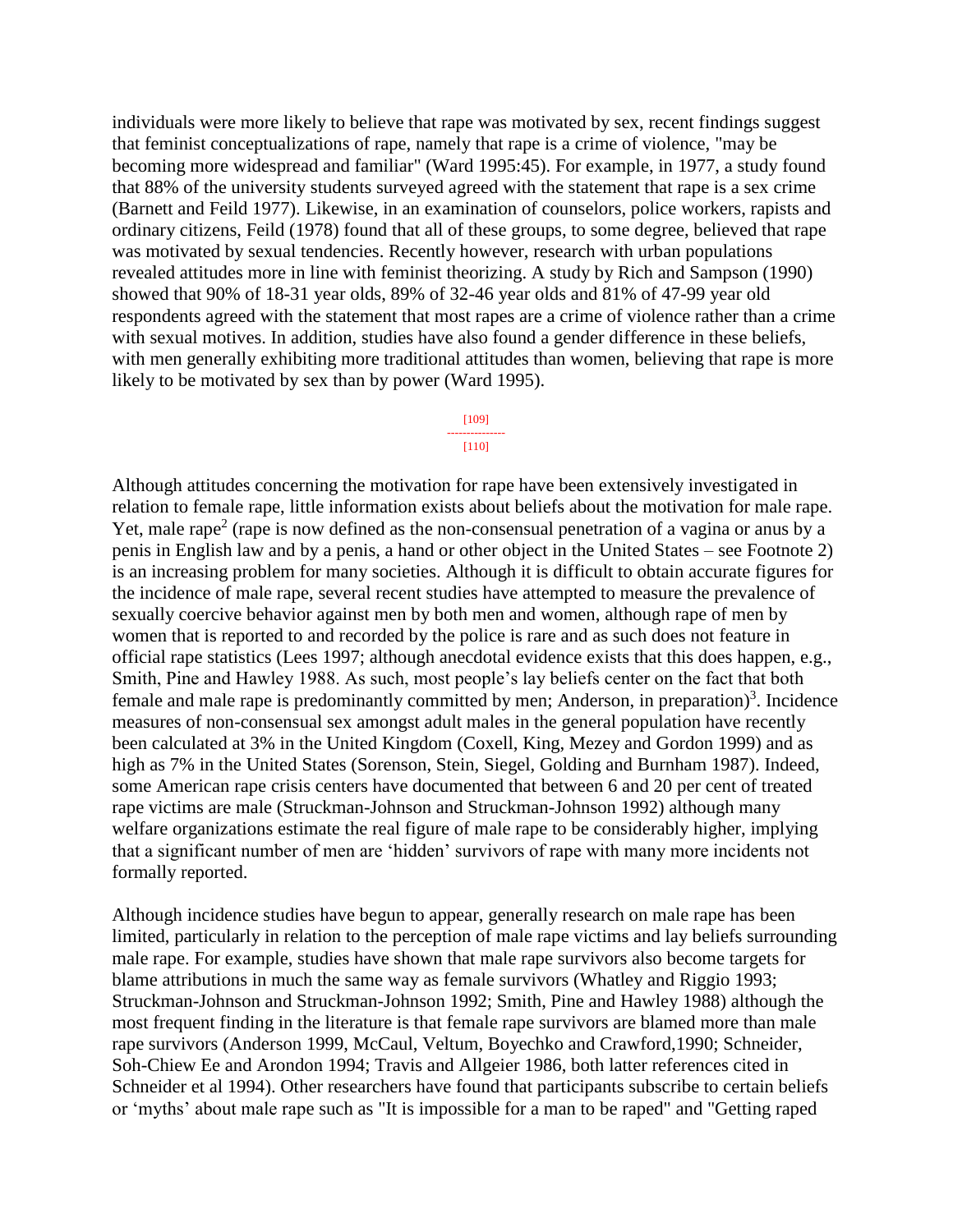does not really upset men" (Struckman-Johnson and Struckman-Johnson 1992) although only three major myths have been identified so far by these researchers. Despite several recent studies (Anderson 1999; Anderson, Beattie and Spencer 2001; Mitchell, Hirschmann and Nagayama Hall,1999), there remains a paucity of research on male rape perception and no study so far has examined perceived motivation for male rape. The purpose of the present study was to explore this issue as well as to examine current beliefs concerning the perceived motivation for female rape.

> [110] --------------- [111]

#### **Rationale for the Present Study**

The aims of the present study are to examine the perceived motivations underpinning both female and male rape, and to examine whether these vary according to participant gender. Previous literature suggests that the predominant distinction in perceived motivations underpinning rape is a two-fold one, conceptualizing rape as either motivated by sex (the evolutionary explanation) or by power (the feminist explanation). Previous findings suggest that the 'rape as motivated by power' explanation has taken over in popularity from the 'rape as motivated by sex' explanation, measured by people's responses to questionnaire items asking them to agree or disagree with statements such as "Rape is predominantly a crime of passion" (Rich and Sampson 1990). The present study also utilizes a questionnaire format in the form of statements pertaining to rape motivation derived from Field's (1978) early Attitudes Toward Rape scale, together with a vignette format describing either a male or a female rape. The vignettes were utilized in order to prime the participants to think about male or female rape prior to answering the rape motivation items. Two specific hypotheses were predicted from the literature. No predictions were made regarding perceived motivation for male rape, as one of the purposes of the present study was to explore this very issue.

- 1. All participants will view female rape as motivated more by power than by sex
- 2. Men will view female rape as motivated by sex more than women

### **METHOD**

#### **Participants**

120 participants took part in this study - 60 women and 60 men. The participants were undergraduate students at Birmingham University, UK. The age range was 18-30 with a mean age of 20 years.

> [111] --------------- [112]

#### **Materials**

*Rape Motivation Assessment.*

Participants' beliefs in the motivation for rape were assessed using Feild's (1978) Attitudes Toward Rape  $(ATR)$  scale<sup>4</sup>. This scale is a 32-item questionnaire comprising statements investigating a variety of rape-related issues such as rape motivation (sex or power), women's responsibility in rape prevention, punishment for rape, victim precipitation of rape, normality of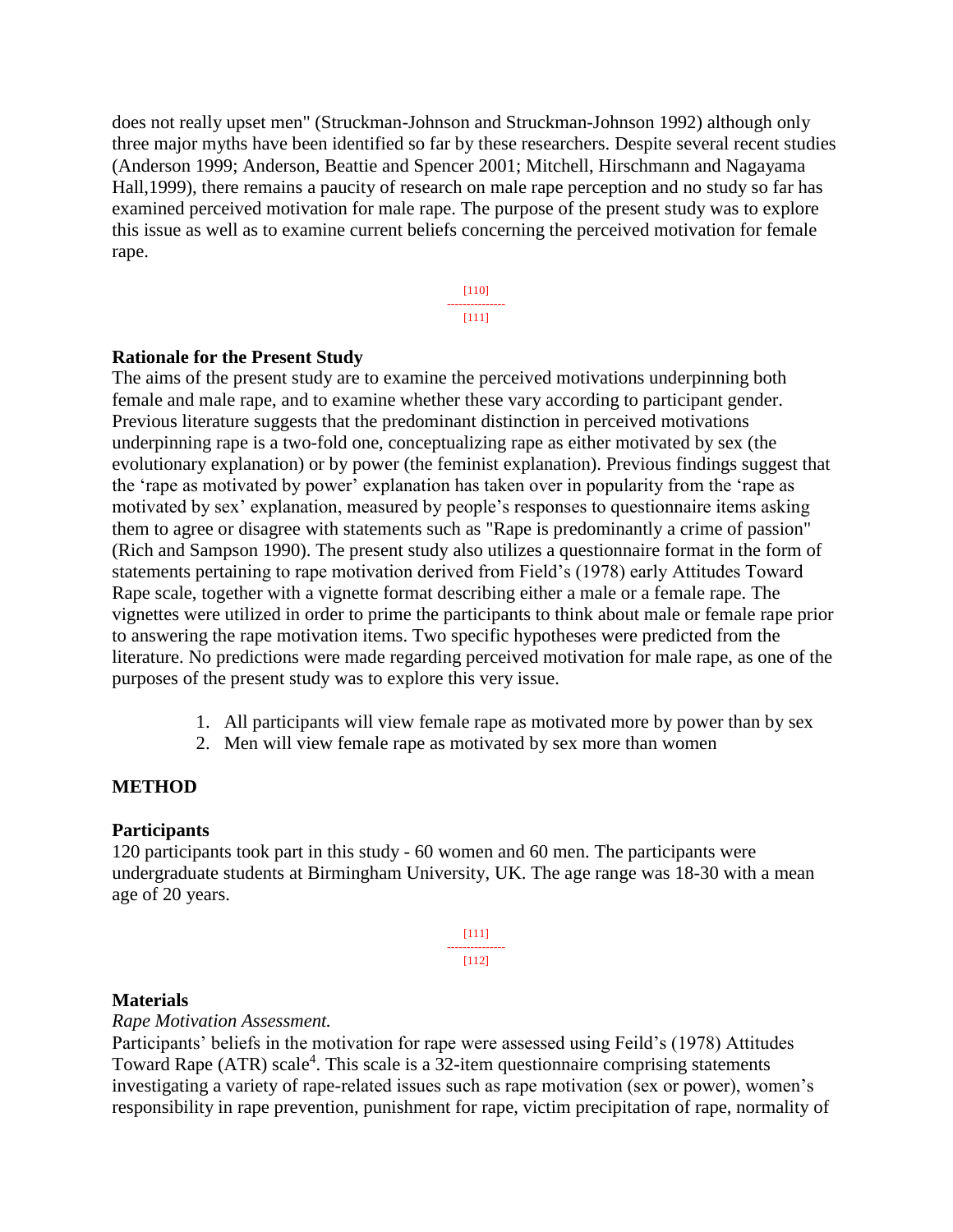rapists, favorable perception of a woman after rape and resistance during a rape. Although first constructed in 1978, the ATR scale has been widely used (Ward 1995), allowing comparison with other studies. It is also of particular interest for the present study because the principal components factor analyses of the ATR responses (Field 1978) produced clearly identifiable clusters of factors, among which 'Sex as motivation for rape' and 'Power as motivation for rape' featured as two separate factors. The ATR was thus selected for these reasons. Although each participant completed an entire ATR scale, the items of interest to this research (the rape motivation items) were extracted from the overall questionnaire to comprise two sub-scales measuring sex as motivation for rape (e.g., "Rape is the expression of an uncontrollable desire for sex", "Rape is a sex crime, "Rapists are sexually frustrated individuals", "The reason most rapists commit rape is for sex") and power as motivation for rape ("All rape is a male exercise in power over women/men", "The reason most rapists commit rape is for the thrill of physical violence"). Each sub-scale contained 4 items, which were randomly distributed among the other items. The items that referred to women only in Field's original study (e.g., "All rape is a male exercise in power over women" were systematically varied to include 'men' as well (e.g., "All rape is a male exercise in power over women/men"). Each participant filled out an entire ATR questionnaire, the other items not relating to rape motivation being theorized as serving a filler/distracter function. All items were presented to participants in a five-point agree/disagree bipolar Likert format. Each scale demonstrated adequate internal consistency (Cronbach alphas 0.79 and 0.82 for sex and power as motivation scales respectively). Each participant received two cumulative scores representing their perception of each type of rape motivation, scored on a 1-5 basis (1=strongly disagree; 5=strongly agree). High scores indicated a greater endorsement of a particular motivation.

> [112] ---------------  $[113]$

#### *The Rape Vignettes.*

The questionnaire was completed in response to a simplified and shortened version (the originals were considered too long, being over 10 typed pages) of Howard's (1984) 'Jogging Assault Script'. This is presented below (the male rape version is in brackets):

Linda (Mike), a 23 year old, works as a clerical assistant at a health group clinic. About six months ago, she (he) was sexually assaulted while out jogging. Linda (Mike) had started jogging after work in a nearby park, and had been doing it for only a couple of weeks. At the time of her (his) assault, she (he) was wearing shorts and a loose-fitting T-shirt, and was running along one of the jogging trails. She (he) slowed down to catch her (his) breath. As she (he) walked along, an unknown man came up beside her (him) and started talking to her (him). She (he) was used to meeting new people when jogging and thought nothing of it. Linda (Mike) chatted to him for a while about her (his) jogging, and after a few minutes of walking along with him, she (he) thought she (he) had rested enough and told him that she (he) had to get moving again. She (he) started moving faster when the man grabbed her (his) arm. His expression changed as he told Linda (Mike) that he had a knife. By this time it had become quite dark and Linda (Mike) began to feel scared. She (he) asked him what he wanted only to be told to shut up. She (he) thought that maybe she (he) could outrun him – but the man must have guessed what she (he) was considering. and punched her (him) hard in the ribs with his fist. She (he) was knocked to the ground and then kicked when she (he) started to get up again. He then dragged Linda (Mike) up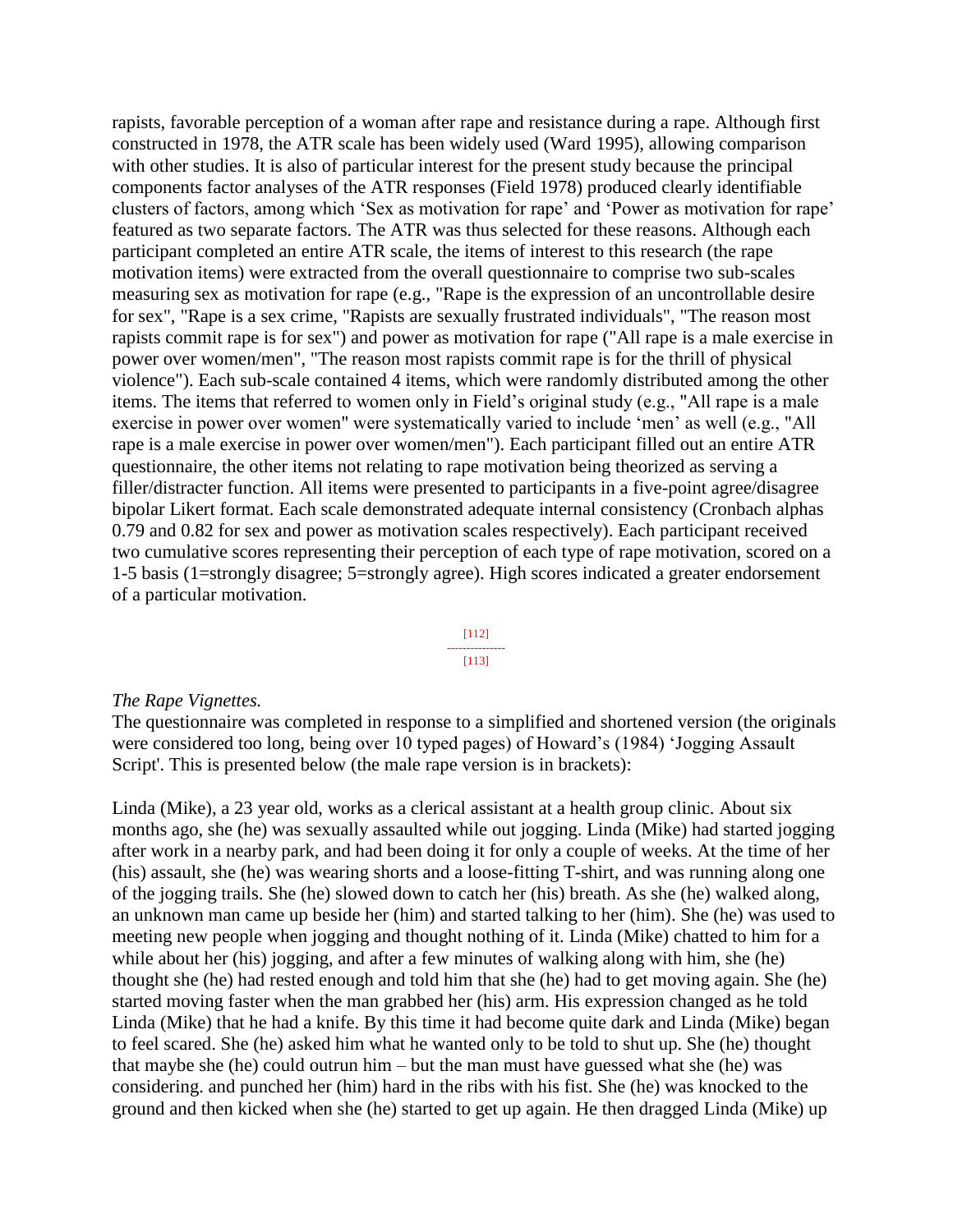off the ground and pushed her (him) onto a nearby picnic table and pushed her legs up so that she (he) was lying flat out (He threw him from the waist up onto a nearby picnic table so that he was leaning up against it). He then yanked her (his) shorts down and raped her (him). Linda (Mike) was terrified…then her (his) attacker panicked, stood up quickly, looked round and ran off.

#### [113] --------------- [114]

These particular vignettes were utilized here in order to prime the participants to think about either female or male rape prior to answering the rape motivation questions. They did not directly contribute to any scores. These particular vignettes were chosen because in Howard's original study, they assessed male as well as female rape. Also, Howard's descriptions are more realistic than many favored by rape perception researchers in that they appear to portray the incident in sufficient detail. By contrast, many rape perception studies utilize very short descriptions, some as short as 50 words, which respondents have described as lacking in the crucial details deemed necessary by them for a satisfactory analysis of the incident (Krahé 1991).

### **Design**

The study employed a 2x2x2 (participant gender x victim gender x rape motivation) full factorial design with 2 levels on each factor (male vs. female; male vs. female; sex vs. power). There were four experimental conditions with 30 participants in each condition. The conditions were systematically varied according to participant and victim gender: 30 men read about female rape; 30 men read about male rape; 30 women read about female rape; 30 women read about male rape. In all instances of the rape description, the attacker was specified as male. All participants answered identical questions concerning perceived motivation for rape although these questions varied the gender of the victim to include men for those participants who read about male rape.

#### **Procedure**

Participants were run in large groups of 20-30 participants following a lecture or a seminar session. They received credits for participating in the study. Participants were issued with a standard set of instructions, informing them that their participation was voluntary and that their answers would remain confidential. Each participant received a questionnaire booklet to be completed and returned to the experimenter. The questionnaire booklets contained a cover sheet informing participants that they would be asked to complete a social issues questionnaire, a version of one of the vignettes (describing a female or male rape incident) and a copy of Field's ATR scale. Participants were asked to indicate their sex, age and occupation on the cover sheet and were told that they could terminate their participation in the study at any time. Participants were then asked to read a description of a rape incident (either female or male rape) and then to answer a series of questions related to it. Following the experiment, the participants were thanked for their participation and debriefed as to the nature of the study. The participants were also informed of relevant contact details of university counseling services and telephone Helplines should they wish to discuss further any issues raised by the study.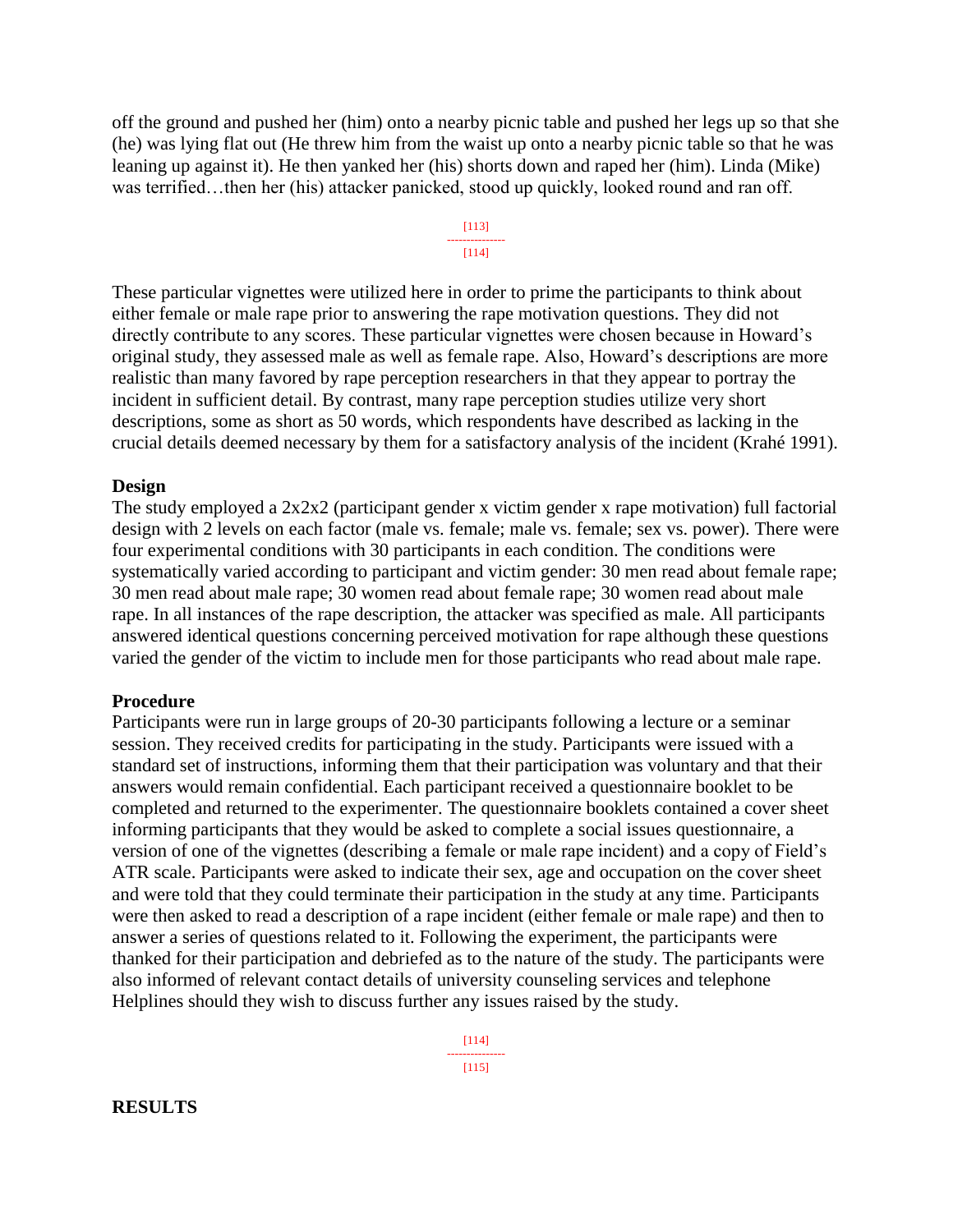An SPSS ANOVA program was employed to perform a  $2x2x2$  (rape motivated by sex vs. rape motivated by power, male vs. female participant, male vs. female victim) full factorial betweensubjects Three Factor Analysis of Variance on the questionnaire responses. Table 1 documents the mean scores and standard deviations for this analysis. The ANOVA revealed two significant main effects and no significant interactions. Participant gender was found to have a significant effect on the perceived motivation for rape  $(F = 8.12 (1, 116), p < .005)$  where males (mean=2.79) perceived both types of rape to be motivated by both sex and power to a greater extent than women (mean=2.55). Type of motivation also produced a very significant main effect (*F*=104.14  $(df=1, 116)$ ,  $p<0001$ ), with participants in all cases perceiving rape to be motivated by sex (mean=3.11) to a greater extent than by power (mean=2.22). No other significant main effects or interactions were observed.

|                            | <b>Sex</b><br>(SD) | <b>Power</b><br>(SD) | <b>Total Mean</b><br>(SD) |
|----------------------------|--------------------|----------------------|---------------------------|
| <b>Female Participants</b> |                    |                      |                           |
| <b>Male Victim</b>         | 2.83<br>(1.7)      | 2.06<br>(2.0)        |                           |
| <b>Female Victim</b>       | 3.15<br>(2.7)      | 2.15<br>(1.3)        | 2.55<br>(2.1)             |
| <b>Male Participants</b>   |                    |                      |                           |
| <b>Male Victim</b>         | 3.23<br>(2.1)      | 2.28<br>(0.8)        |                           |
| <b>Female Victim</b>       | 3.25<br>(2.3)      | 2.38<br>(1.2)        | 2.79<br>(1.8)             |
| <b>Total Mean</b>          | 3.11<br>(2.6)      | 2.22<br>(2.0)        |                           |

**Table 1.** Male and female participants' mean and standard deviation scores assessing perceived rape motivation in response to female and male rape.

**Note:** Judgements on a 5-point scale from (1) *strongly disagree* to (5) *strongly agree.*

[115] --------------- [116]

### **DISCUSSION**

The present study examined perceived motivation for female ands male rape among a student population in the United Kingdom. The study had two main aims. Firstly, the study aimed to explore current beliefs about the motivation for female rape - is rape motivated by sex or power issues? Previous research suggests that while 'rape as motivated by sex' has been a frequent belief among the lay population and even professionals who deal with rape, recent trends have found a shift in general attitudes in relation to this issue toward a more feminist orientation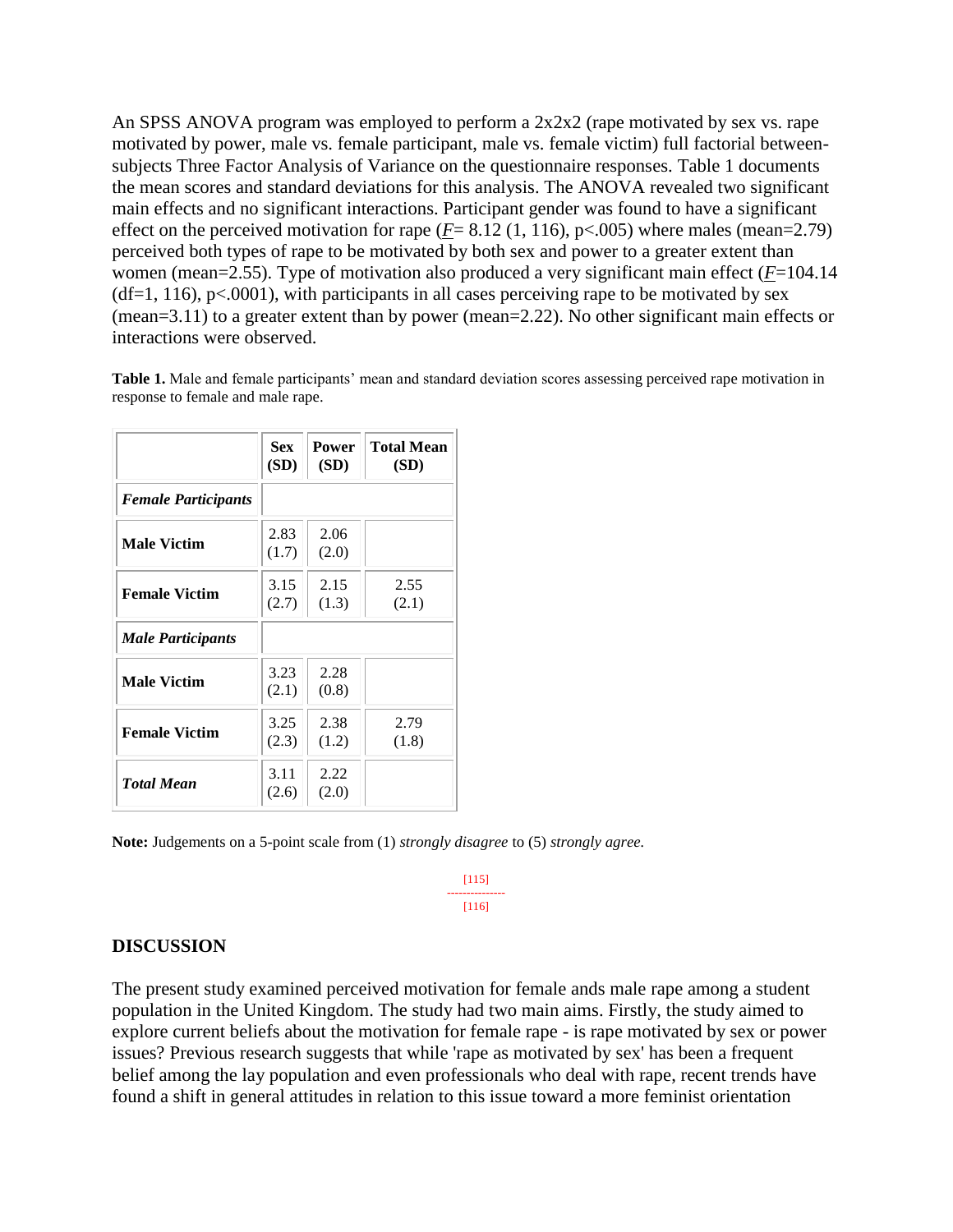which stresses the underlying motivation of power in sexual violence. For example, while early studies found some evidence for the prevailing belief that rape is motivated by sex (e.g., Field 1978), Rich and Sampson in 1990 found that the majority of their respondents drawn from the general population (90% of 18-31 year olds, 89% of 32-46 year olds and 81% of 47-99 year olds) agreed substantially with the statement that most rapes are a crime of violence rather than a crime with sexual motives - "a crime of passion". Secondly, the present study sought to examine the perceived motivation for male rape as this question has not been systematically addressed in previous research.

Two major findings emerged from these data. Firstly, present findings indicate that contrary to predictions, respondents continue to regard rape, including male rape, as motivated by the need for sex rather than as an act motivated by power. This finding contrasts with Rich and Sampson's (1990) influential study which prompted researchers such as Ward (1995) to conclude that feminist conceptualizations of rape were becoming more widespread and familiar in Western culture. However, the present study would appear to suggest that the belief that rape is underpinned by issues of sexuality is a prevailing one. Although the difference in the findings between Rich and Samson's study and the present one may be accounted for by the use of different respondent samples (students in the present study versus urban residents in Rich and Sampson's study) and cultural differences (UK in the present study versus USA in Rich and Sampson's study), the present findings are nevertheless both interesting and worrying, particularly in relation to the recent resurrection of evolutionary explanations for sexual violence (e.g., Thornhill 2000) which stress that sexual violence is primarily influenced by sexuality. Thornhill for example claims that rape is a naturally adaptive response used by males to secure sexual partners, a "strategy that was directly favored by natural selection because it increased reproductive success…" (Thornhill 2000:46). Thus, "a male rapes because he is horny, and wants the sexual experience …" (pg. 46). It would appear then that sexually driven explanations for rape continue to influence scientific theorizing and this may be one reason why such explanations are reproduced in lay conceptualizations of rape motivation as well. It is also interesting to note that an ostensibly lesser known and more ambiguous event such as male rape is also viewed as sexually motivated rather than motivated by power. This finding is especially surprising given the (mostly, but not always, anecdotal) evidence that, when asked, the lay population (and rape researchers) have tended to view male rape as an act motivated primarily by power and not sex unless it is described as occurring in the context of a gay relationship (Lees 1997). Further research needs to be conducted in order to establish the veracity of these findings. Nevertheless, the present study offers an intriguing insight into current beliefs about both female and male rape.

#### [116]

#### --------------- [117]

Finally, although no differences were observed in the perception of rape victim gender, differences were revealed between the responses of male and female participants. In general, higher scores were obtained for male than for female participants on both 'sex' and 'power' scales suggesting that men endorsed the ideas expressed in the questionnaire items more than women. This finding partially supports the second hypothesis of the present study where it was hypothesized that men would view rape as motivated by sex more than women. However, they also agreed with the statements that rape is an expression of power as well. There may be several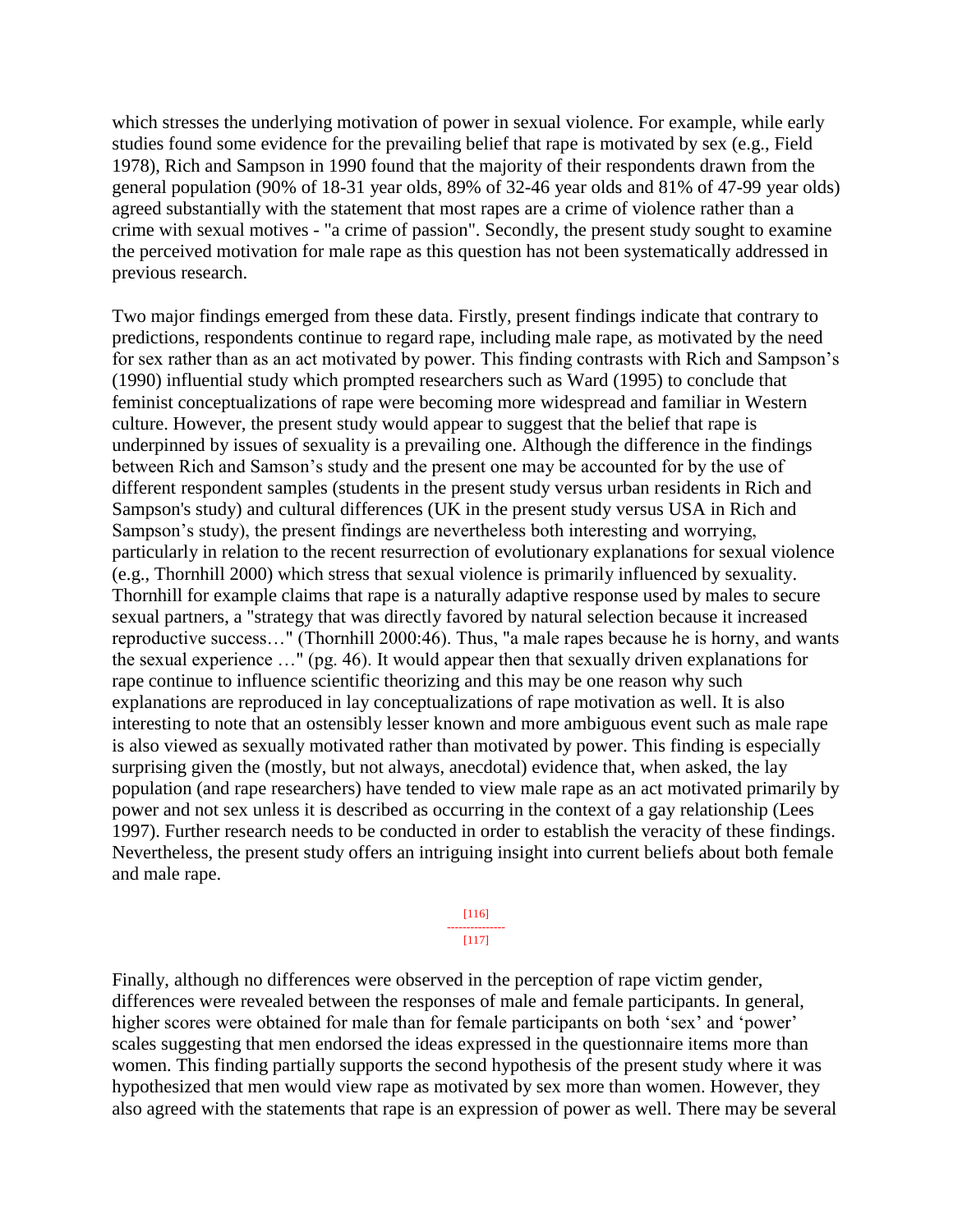reasons for this finding. In line with previous research, women's lower scores may be part of a wider expression of a less traditional attitude toward rape issues in general (of which attitudes toward rape motivation are a part) than men's. Women may also be more familiar with answering questionnaires about rape than men and the lower scores may in fact represent annoyance at being asked to complete yet another one whereas men's higher scores may be representative of their genuine attitudes. This reasoning may also be reversed whereby men's higher scores on the rape motivation items may not so much reflect their genuine attitude toward rape in general but their general strategy of answering the questions as quickly as possible. However, extracting items for analysis from a wider response scale seems a reasonable approach to take given that with this method, the extracted items may be theorized to belong to a wider response set whereas the alternative method of presenting only the questions of interest to the researcher is well known to suffer from unintended experimental effects and other demand characteristics such as altering participants' behavior in favor of self-presentational actions. Yet another explanation for the present findings is that as the usual targets of rape and the fear of rape (Griffin 1971; Ward 1995) women may consider other, less conventional motivations for rape such as anger, contempt, revenge or punishment to be more relevant. They may thus operate with a multi-faceted as opposed to a bipolar view of rape motivation. For example, women may consider sexually or power-driven explanations for rape of little use in helping to eradicate sexual violence given that in modern Western societies, crime figures often reveal increases and not decreases in sexual violence. They may also consider a simple dichotomy between sex and power motivations as too simple to explain a complex behavior such as rape. Conversely, men are not the usual targets for rape (despite recent research and media interest in male rape) and as such may not have considered issues concerning sexual violence in any great depth. They may thus refer to the popular conceptualizations surrounding rape as a way of adequately fulfilling the experimental task. Future research should investigate gender differences in the beliefs surrounding the motivations for rape further, particularly in the five primary motivations for rape outlined in the sexual violence literature (see Footnote 1) to see whether women would score higher than men on the *other* three hypothesized motivations ('sex' and 'power' being the two included in this list as well). These analyses should be extended to male rape as well, given the recent interest and increasing awareness of this issue in society (Lees 1997) and to an analysis of female perpetrators of sexual violence. With respect to the latter issue, will people perceive female perpetrators to be motivated primarily by sex or by power? This is an interesting future question to examine, particularly in the light of traditional conceptualizations of femininity and normative gendered heterosexuality where women are seen as passive recipients rather than the instigators of both sexual and aggressive behavior (Ussher 1998). Only then will we be able to draw adequate conclusions concerning beliefs about the motivation for sexual violence directed at both women and men, by both men and women.

> [117] --------------- [118]

Finally, studies such as the one presented here frequently encounter methodological problems, usually at the vignette selection stage. It is undoubtedly the case that whatever vignette description of the incident is chosen will have some unintended impact on the results. In the present case, although the choice of the vignette can be justified in many ways (for example, it has been used before, thus allowing at least some uniformity across studies; it is long enough for participants to form a reasonable impression of the incident), it may also have unintended effects.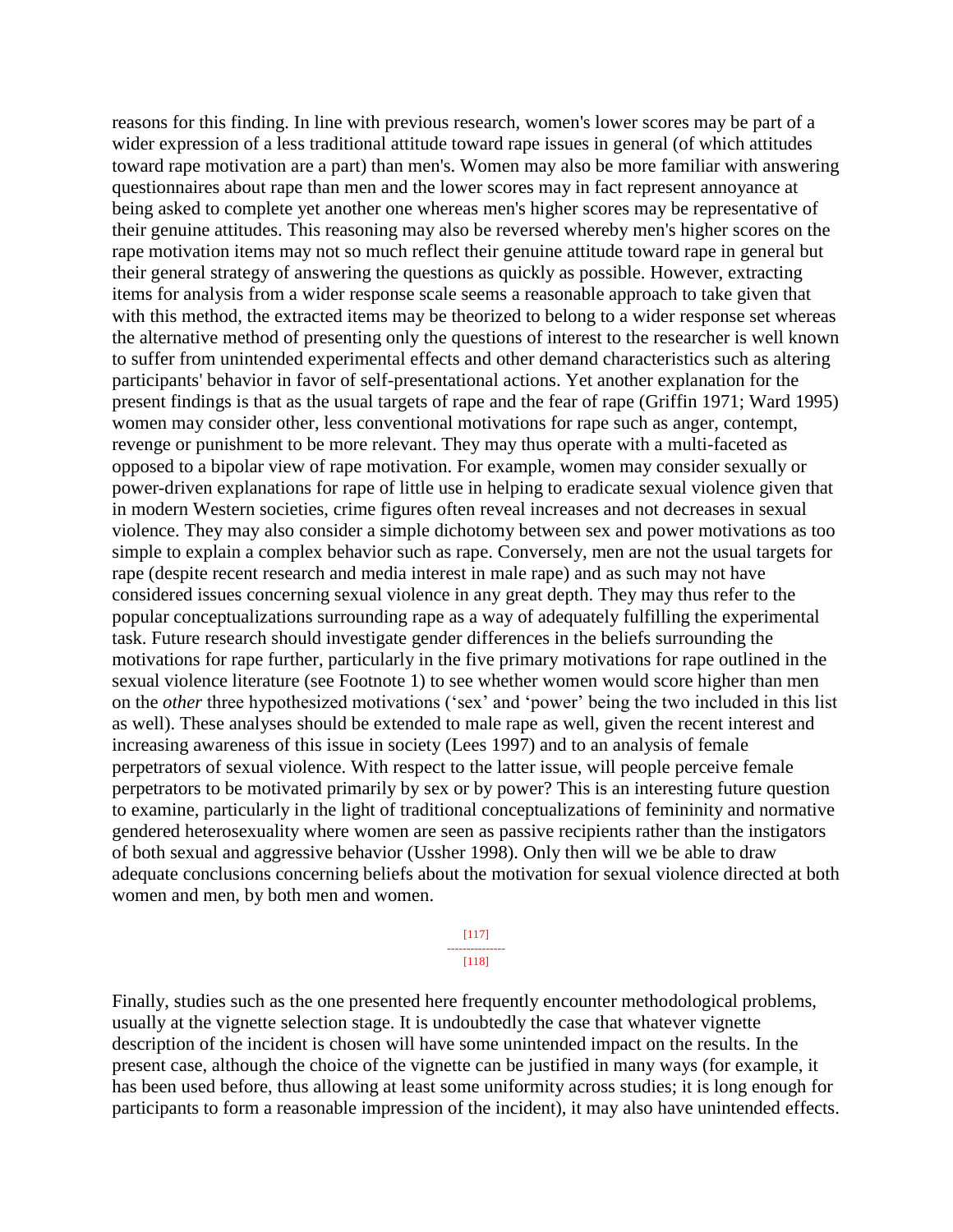It may be argued that the portrayal of the present incident is largely of a 'classic' stranger or 'blitz' rape (Ward 1995), where a 'sex-starved' psychopathic individual jumps out of the shadows to rape a hapless victim, although the vignette does present a fair degree of aggression and violence as well (which was one of our considerations when selecting the vignette). One can only speculate as to the unintended effects that the stimulus materials employed in studies such as this have on the findings. Furthermore, it is difficult to imagine how to partial out such effects as whatever vignette is chosen will bring with it its own inferences regarding category membership and stereotypes. At the very least, researchers should be aware of such effects and select future stimulus materials to be employed in rape perception studies with care.

### **FOOTNOTES**

**1.** Several explanations for the motivation for rape are identified in the literature, for example, Canter and Heritage (1990) describe five major motivations, including rape as a sexual act, rape as an act of power, rape as a desire for intimacy and social contact on the part of the perpetrator, rape as one mode of wider criminal activity and finally, rape as impersonal sex. However, the two best known explanations and which have created the most controversy (Thornhill 2000) are rape as motivated by sex and rape as motivated by power.

**2.** Until 1994, rape in English law was defined as non-consensual penile-vaginal penetration. This definition was then widened to include non-consensual penile-anal penetration as well as the penetration of the vagina. Buggery of women had thus been a criminal offence in itself so that these changes in the law meant that consensual anal sex between heterosexuals became legal for the first time (Lees 1997). These changes were also in line with other countries. For example, in most American states, "rape is defined more broadly as non-consensual penetration of the vagina and anus by a penis, hand or other object" (Lees 1997:91). Although rendering rape a gender-neutral act has caused concern among some feminists, who have argued that precious resources dedicated to dealing with the female survivors of sexual violence may be co-opted for the purposes of dealing with their male counterparts, rape remains a gendered act in another respect. The perpetrators of both types of sexual assault tend to be male (Groth 1979).

> [118] ---------------  $[119]$

**3.** In addition, recent studies have begun to focus on the sexual coercion, by physical and/or verbal means of men by women (e.g., Struckman-Johnson and Struckman-Johnson 1994; McConaghy and Zamir 1995) although studies such as these are limited to the college student population and most frequently involve dating high school or university partners. These studies reveal that "relatively comparable proportions of men and women were victims of coercive experiences" and that "forms of coercion not involving threat or use of force were more common, more exclusively heterosexual, and carried out by more equivalent percentages of men and women…Threat or use of force to attempt to or obtain intercourse were employed by 4% of men and 2% of women and experienced by 5% of both sexes" (McConaghy and Zamir 1995: 489).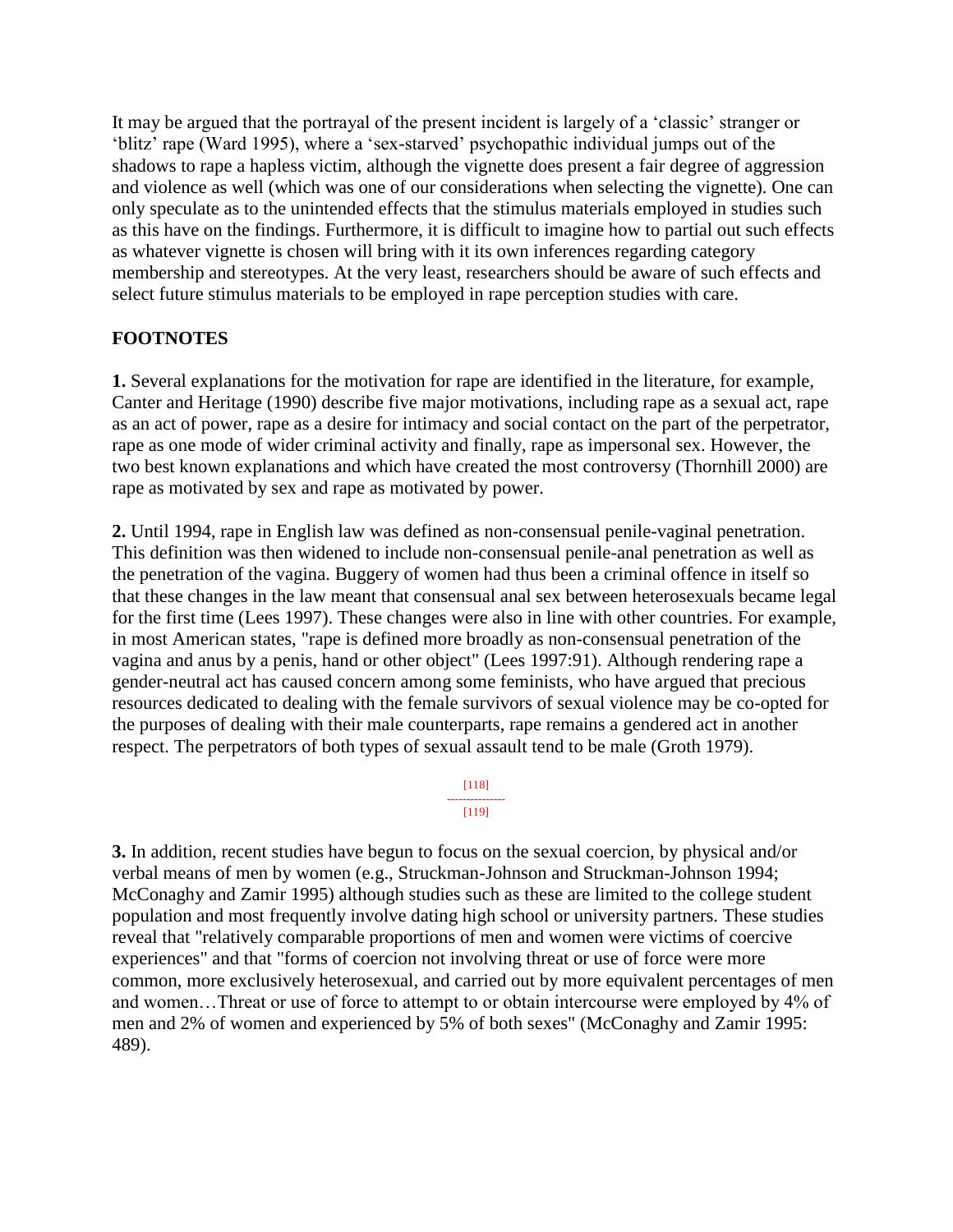**4.** Questionnaire booklets containing the ATR scale and vignettes are available on request from the first author.

### **REFERENCES**

Anderson, I. (1999) "Characterological and behavioral blame in conversations about female and male rape". *Journal of Language and Social Psychology*, 18:377-394.

Anderson, I., G. Beattie, and C. Spencer (2001). "Can blaming victims of rape be logical? Attribution theory and discourse analytic perspectives." *Human Relations*, 54:453-475.

Anderson, I. (in preparation). "Typical rape: Lay beliefs and stereotypes of female and male sexual violence."

Barnett, N. J. and H. S. Feild (1977). "Sex differences in university students' attitudes toward rape." *Journal of College Student Personnel,* 18:93-96.

Brownmiller, S. (1975) *Against Our Will: Men, Women and Rape*. New York: Simon and Schuster.

Burt, M. R. (1980). "Cultural myths and support for rape." *Journal of Personality and Social Psychology,* 38:217-230.

Canter, D. and R. Heritage (1990). "A multivariate model of sexual offence behavior: developments in 'offender profiling'." *The Journal of Forensic Psychiatry*, 1:185-212.

Coxell, A., M. King, G. Mezey, and D. Gordon (1999). "Lifetime prevalence, characteristics, and associated problems of non-consensual sex in men: Cross sectional survey." *British Medical Journal*, 318:846-850.

> [119] --------------- [120]

Deitz, S. R., M. Littman, and B. J. Bentley (1984). "Attribution of responsibility for rape: the influence of observer empathy, victim resistance and victim attractiveness." *Sex Roles*, 10:261- 280.

Edmonds, E. M. and D. D. Cahoon. (1986). "Attitudes concerning crimes related to clothing worn by female victims." *Bulletin of the Psychonomic Society*, 24:444-446.

Feild, H. (1978) "Attitudes toward rape: a comparative analysis of police, rapists, crisis counselors and citizens." *Journal of Personality and Social Psychology*, 36:156-179.

Griffin, S. (1971). "Rape: The all-American crime." *Ramparts*, September:26-35.

Groth, N. *(1979) Men Who Rape.* New York: Plenum.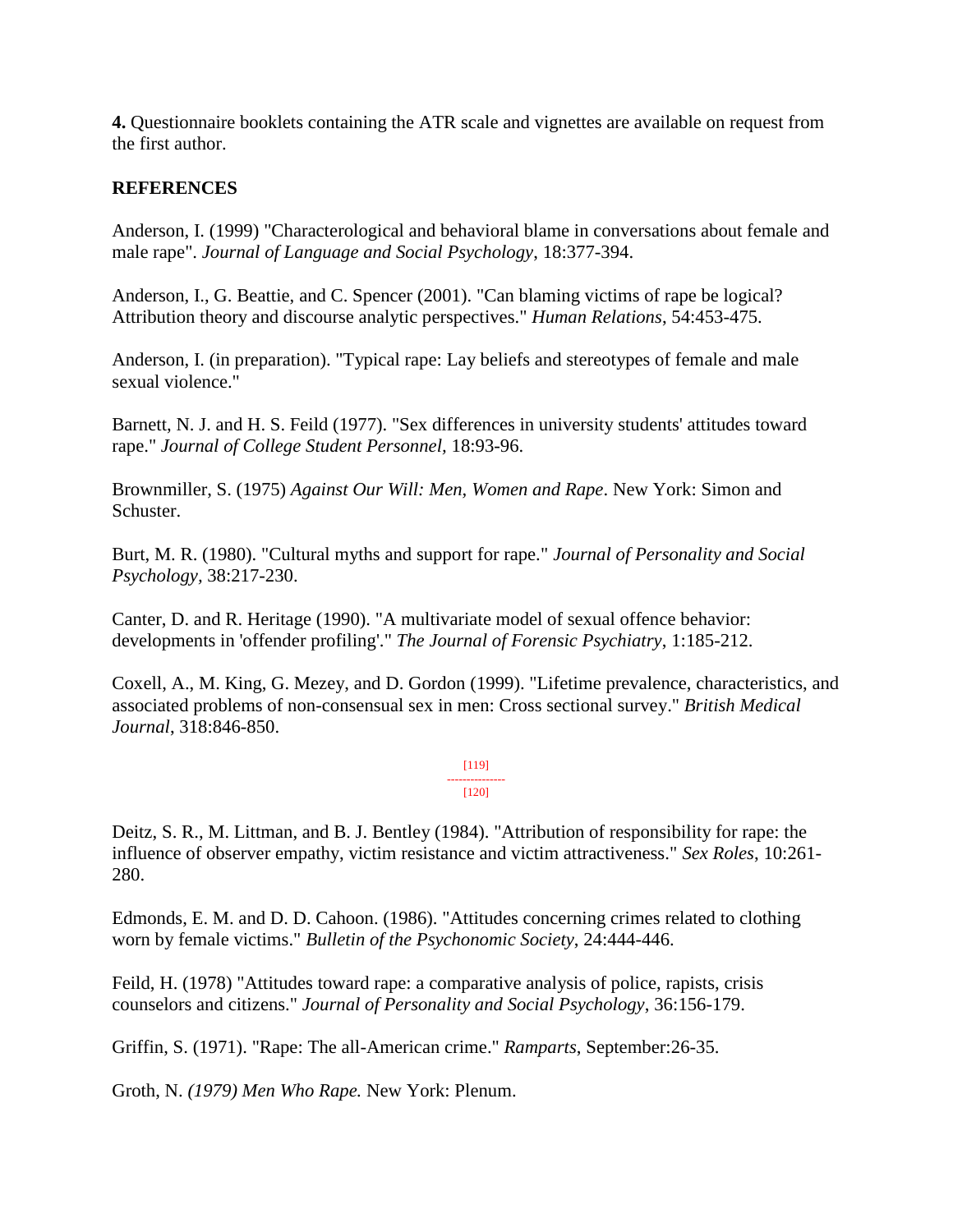Howard (1984). "The 'normal' victim: The effects of gender stereotypes on reactions to victims." *Social Psychology Quarterly*, 47:270-281.

Krahé, B. (1991). "Social psychological issues in the study of rape." In Stroebe, W. and Hewstone, M. (Ed) *European Review of Psychology*. John Wiles and Sons Ltd.

L'Armand, K. and A. Pepitone (1982). "Judgements of rape : a study of victim-rapist relationship and victim sexual history." *Personality and Social Psychology Bulletin*, 8:134-139.

Lees, S. (1997). *Ruling Passions: Sexual Violence, Reputation and the Law.* Buckingham: Open University Press.

Lonsway, K. A. and L. F. Fitzgerald (1994). "Rape Myths: in review." *Psychology of Women Quarterly,* 18:133-164.

Matoesian, G. (1993*). Reproducing Rape:Domination Through Talk in the Courtroom*. Polity Press, Oxford.

McCaul, K. D., L. G. Veltum, V. Boyechko and J. J. Crawford (1990). "Understanding attributions of victims blame for rape: Sex, violence and foreseeability." *Journal of Applied Social Psychology*, 20:1-26.

McConaghy, N. and R. Zamir (1995). "Heterosexual and homosexual coercion: Sexual Orientation and Sexual Roles in Medical students." *Archives of Sexual Behavior*, 24:489-502.

> [120] --------------- [121]

Mitchell, D., R. Hirschman and G. Nagayama Hall (1999). "Attributions of victim responsibility, pleasure and trauma in male rape." *Journal of Sex Research*, 36:369-373.

Pollard, P. (1992). "Judgements about victims and attackers in depicted rapes: a review." *British Journal of Social Psychology*, 31:307-326.

Quackenbush, R. L. (1989). "A comparison of androgynous, masculine sex-typed and undifferentiated males on dimensions of attitudes toward rape." *Journal of Research in Personality*, 23:318-342.

Rich, R. and R. Samson (1990). "Public perceptions of criminal justice policy: does victimization make a difference?," *Violence and Victims*, 5:109-118.

Richardson, D. and J. L. Campbell (1982). "Alcohol and rape: the effect of alcohol on attributions of blame for rape." *Personality and Social Psychology Bulletin*, 8:468-476.

Russell, D. (1984) *Sexual Exploitation*. London: Sage.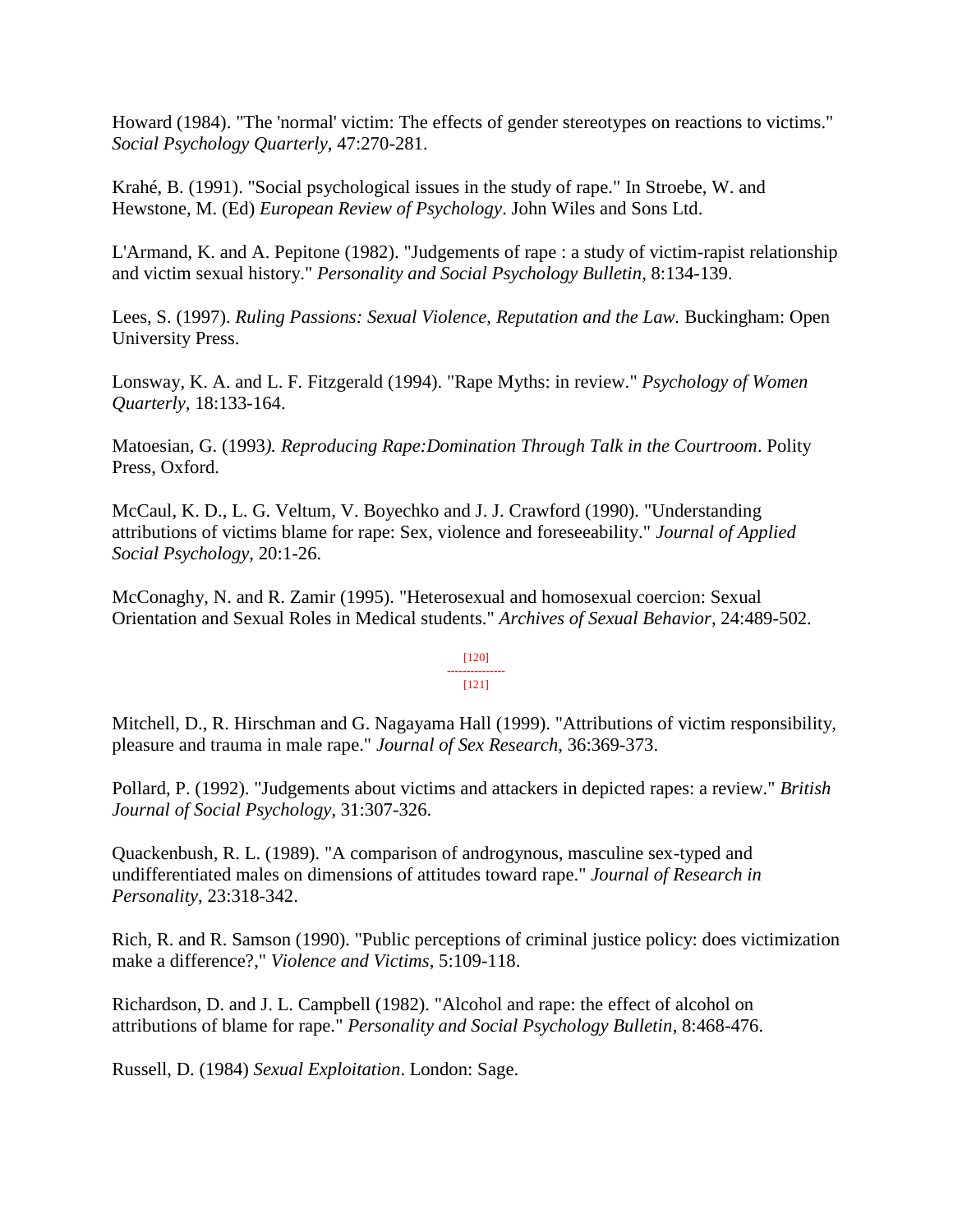Schneider, L. J., J. Soh-Chiew Ee, and H. Aronson (1994). "Effects of victim gender and physical vs. Psychological trauma/injury on observers' perceptions of sexual assault and its after effects." *Sex Roles*, 30:793-808.

Scully, D. (1990) *Understanding Sexual Violence*. Boston: Unwin Hayman.

Smith, R., C. Pine and M. Hawley (1988). "Social cognitions about adult male victims of female sexual assault," *The Journal of Sex Research*, 24:101-112.

Sorenson, S., J. Stein, J. Siegel, J. Golding, and M. Burnham (1987). "The prevalence of adult sexual assault." *Journal of Sex Research*, 24:101-112.

Struckman-Johnson, C. and D. Struckman-Johnson (1992). "Acceptance of male rape myths among college men and women." *Sex Roles*, 27:85-10

Struckman-Johnson, C. and D. Struckman-Johnson (1994). "Men pressured and forced into sexual experience." *Archives of Sexual Behavior*, 23:93-114.

> [121] --------------- [122]

Thornhill, R. (2000). "Crimes of passion?" *New Scientist*, 2226:44-47.

Ussher, J. (1998). *Fantasies of Femininity: Reframing the Boundaries of Sex.* London: Penguin.

Ward, C. (1995). *Attitudes Toward Rape: Feminist And Social Psychological Perspectives*. London: Sage.

Whatley, M. and R. Riggio (1993). "Gender differences in attributions of blame for male rape victims." *Journal of Interpersonal Violence*, 8:502-11.

Wyer, R. S., G. V. Bodenhausen, and T. F. Gorman (1985). "Cognitive mediators of reactions to rape." *Journal of Personality and Social Psychology*, 48:324-338.

## **AUTHOR BIOGRAPHIES**

Irina Anderson is Senior Lecturer in the Psychology Department at the University of East London, Romford Road, London, E15 4LZ, to whom correspondence concerning this article should be sent (E-mail address: [I.Anderson@uel.ac.uk\)](mailto:I.Anderson@uel.ac.uk). Her main research interests include attitudes and attributions in rape perception, women's health issues and qualitative methods including discourse analysis. She used to lecture in the Psychology Department at Birmingham University, United Kingdom.

Victoria Swainson is a previous student of the Department of Psychology at Birmingham University, UK. She can be contacted on **V.Swaisno@Bham.ac.uk.**